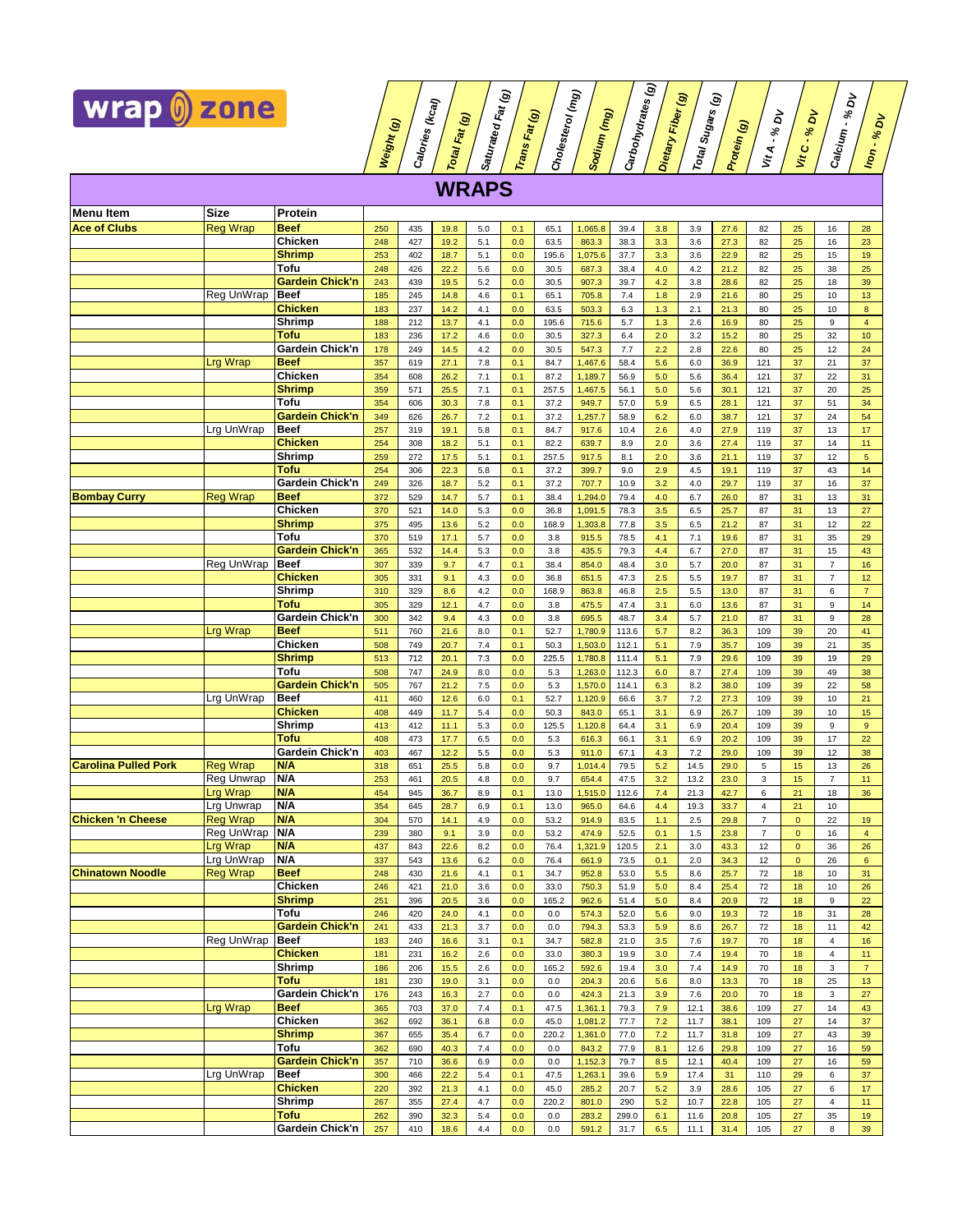

**Weight (g) Calories (kcal) Total Fat (g) Saturated Trans Fat (g) Cholesterol (mg) Sodium (mg) Carbohydrates (g) Dietary Total Sugars (g) Protein (g) Vit A - % Vit C - % Calcium - % Iron - % WRAPS Menu Item Size Protein Classic Caesar** Reg Wrap **Beef** 251 609 37.1 6.7 0.5 69.6 1,216.0 45.8 4.6 3.4 25.5 107 165 13 31 **Chicken 249 601 36.5 6.2 0.4 67.9 1,013.5 44.7 4.1 3.2 25.1 107 165 13 27 Shrimp | 254 | 576 | 36.0 | 6.2 | 0.4 | 200.0 | 1,225.8 | 44.2 | 4.1 | 3.2 | 20.7 | 107 | 165 | 12 | 23 Tofu** 249 600 39.5 6.7 0.4 34.9 837.5 44.8 4.7 3.8 19.0 107 165 35 29 **Gardein Chick'n** 244 613 36.8 6.3 0.4 34.9 1,057.5 46.1 5.0 3.4 26.4 107 165 15 43 Reg UnWrap | **Beef** | 186 | 419 | 32.1 | 5.7 | 0.5 | 69.6 | 856.0 | 43.8 | 2.6 | 2.4 | 19.5 | 105 | 165 | 7 | 16 **Chicken |** 184 | 411 | 31.5 | 5.2 | 0.4 | 67.9 | 653.5 | 12.7 | 2.1 | 2.2 | 19.1 | 105 | 165 | 7 | 12 **Shrimp 189 | 386 | 31.0 | 5.2 | 0.4 | 200.0 | 865.8 | 12.2 | 2.1 | 2.2 | 14.7 | 105 | 165 | 6 | 8 Tofu** 184 410 34.5 5.7 0.4 34.9 477.5 12.8 2.7 2.8 13.0 105 165 29 14 **Gardein Chick'n** 179 423 31.8 5.3 0.4 34.9 697.5 14.1 3.0 2.4 30.4 105 165 9 28 Lrg Wrap **Beef** 379 907 53.4 10.0 0.7 95.4 1,784.3 71.4 7.1 5.9 36.4 176 223 19 45 **Chicken 376 896 52.5 9.4 0.6 92.9 1,506.4 69.9 6.5 5.5 35.9 176 223 19 39 Shrimp** 381 860 51.9 9.3 0.6 268.2 1,784.1 69.2 6.5 5.5 29.5 176 223 17 33 **Tofu** 376 894 56.7 10.0 0.6 47.9 1,266.9 70.1 7.4 6.4 27.6 176 223 48 42 **Gardein Chick'n** 371 914 53.0 9.5 0.6 47.9 1,574.4 71.9 7.7 5.9 38.2 176 223 21 61 Lrg UnWrap **Beef** 279 607 45.4 8.0 0.7 95.4 1,243.3 23.4 4.1 3.9 272.0 174 223 11 25 **Chicken 276 596 44.5 7.4 0.6 92.9 956.4 21.9 3.5 3.5 26.9 174 223 11 19 Shrimp 281 | 560 | 43.9 | 7.3 | 0.6 | 268.2 | 1,234.1 | 21.2 | 3.5 | 3.5 | 20.5 | 174 | 223 | 9 | 13 Tofu** 276 594 48.7 8.0 0.6 47.9 716.4 22.1 4.4 4.4 18.6 174 223 40 22 **Gardein Chick'n** 271 614 45.0 7.5 0.6 47.9 1,024.4 23.9 4.7 3.9 29.2 174 223 13 41<br>**N/A** 250 534 28.3 10.4 0.1 415.6 915.6 34.3 3.7 3.7 35.0 33 52 25 24 **Denver Scramble \*\* Reg Wrap N/A 250 534 28.3 10.4 0.1 415.6 915.6 34.3 3.7 3.7 35.0 33 52 25 24 Reg UnWrap |N/A** 185 | 344 | 23.3 | 9.4 | 0.1 | 415.6 | 545.6 | 4.3 | 0.7 | 2.7 | 29.0 | 33 | 52 | 19 | 9 Lrg Wrap **N/A** 375 796 42.5 15.2 0.1 618.6 1349.4 52.6 6.1 5.2 50.7 50 87 36 33 Lrg UnWrap **N/A** 275 496 33.5 13.2 0.1 618.6 779.4 6.6 1.1 4.2 41.7 50 87 26 13 **Eggs Ole \*\*** <mark>Reg Wrap MA</mark> <mark>261 | 597 | 35.7 |</mark> 12.1 | 0.1 | 423.9 | 137.2 | 2.3 | 2.3 | 2.8 | 31.9 | 32 | 23 | 30 | 27 **Reg UnWrap |N/A** <mark>| 196 |</mark> 407 | 30.7 | 11.1 | 0.1 | 423.9 | 666.0 | 5.2 | 0.3 | 1.8 | 25.9 | 30 | 23 | 24 | 12 Lrg Wrap **N/A** 318 646 24.8 5.7 0.0 9.7 1028.0 79.8 5.1 14.5 29.0 4 17 8 37 Lrg UnWrap **N/A** 253 456 19.8 4.7 0.0 9.7 668.0 47.8 3.1 13.5 23.0 2 17 2 11 **Italian Scramble \*\* Reg Wrap <b>N/A** 238 499 27.8 8.0 0.2 386.9 769.3 38.2 3.3 3.7 24.9 36 235 18 24 **Reg UnWrap |N/A 173 | 309 | 22.8 | 7.0 | 0.2 | 396.9 <mark> 399.3 </mark> 6.2 | 1.3 | 2.7 | 18.9 | 34 | 234 | 12 | 9** Lrg Wrap **N/A** 362 760 41.8 12.4 0.4 580.6 1151.0 57.4 3.9 5.3 37.4 56 368 26 34 Lrg UnWrap **N/A** 262 460 33.8 10.4 0.4 580.6 596.0 9.4 1.9 4.3 28.4 52 368 18 14 **Jambalaya Jazz Reg Wrap <mark>N/A</mark> 356 | 27.8 | 3.5 0.0 | 1031. 1<sup>481.7</sup> | 71.4 <mark> 3.4 | 5.5 22.8 | 43 136 | 10 | 25**</mark> **Reg UnWrap |N/A | 291 | 436 | 22.8 | 4.5 | 0.0 | 102.3 | 1041.7 | 40.4 | 2.4 | 4.5 | 16.8 | 43 | 136 | 4 | 10** Lrg Wrap **N/A** 517 932 41.5 8.5 0.0 155.8 2213.1 106.3 5.3 7.0 33.8 55 173 16 34 Lrg UnWrap **N/A** 417 632 32.5 6.5 0.0 155.8 1553.1 59.3 3.3 6.0 24.8 55 173 6 14 **Jimmy the Greek** Reg Wrap **Beef** 350 492 16.7 5.3 0.2 54.8 1,301.7 60.2 2.3 4.5 26.8 14 12 20 25 **Chicken 348 484 16.0 4.8 0.1 53.2 1,099.2 59.1 1.8 4.2 26.4 14 12 20 21 Shrimp 353 459 15.5 4.8 0.1 185.3 1,311.5 58.6 1.8 4.2 22.0 14 12 19 16 Tofu** 348 483 19.1 5.3 0.1 20.2 923.2 59.2 2.5 4.8 20.4 14 12 41 23 **Gardein Chick'n** 343 496 16.3 4.9 0.1 20.2 1,143.2 60.5 2.7 4.4 27.7 14 12 21 37 **Reg UnWrap |Beef <mark>285 |</mark> 302 | 11.7 | 4.3 | 0.2 | 54.8 | 861.7 | 29.2 | 1.3 | 3.5 | 20.8 | 14 | 12 | 14 | 10 Chicken 283 294 11.0 3.8 0.1 53.2 659.2 28.1 0.8 3.2 20.4 14 12 14 6 Shrimp 288 1 269 10.5 1 3.8 1 0.1 1 185.3 1 871.5 1 27.6 1 0.8 1 3.2 1 16.0 1 4 1 12 1 3 1 1 Tofu** 283 293 14.1 4.3 0.1 20.2 483.2 28.2 1.5 3.8 14.4 14 12 35 8

**Fat (g)**

**Fiber (g)**

 $\vec{a}$ 

<u>គ</u>

 $\vec{a}$ 

<u>ই</u>

|                               |                 | varucin vinun n        | ა+ა | 490 | 10.3 | +.ວ | υ. ι | ZU.Z  | 1,140.Z | ບບ.ບ | 2.1 | 4.4 | 41.I | ., | 14 | 2 I | o r             |
|-------------------------------|-----------------|------------------------|-----|-----|------|-----|------|-------|---------|------|-----|-----|------|----|----|-----|-----------------|
|                               | Reg UnWrap      | <b>Beef</b>            | 285 | 302 | 11.7 | 4.3 | 0.2  | 54.8  | 861.7   | 29.2 | 1.3 | 3.5 | 20.8 | 14 | 12 | 14  | 10 <sup>°</sup> |
|                               |                 | <b>Chicken</b>         | 283 | 294 | 11.0 | 3.8 | 0.1  | 53.2  | 659.2   | 28.1 | 0.8 | 3.2 | 20.4 | 14 | 12 | 14  | 6               |
|                               |                 | <b>Shrimp</b>          | 288 | 269 | 10.5 | 3.8 | 0.1  | 185.3 | 871.5   | 27.6 | 0.8 | 3.2 | 16.0 | 14 | 12 | 13  |                 |
|                               |                 | Tofu                   | 283 | 293 | 14.1 | 4.3 | 0.1  | 20.2  | 483.2   | 28.2 | 1.5 | 3.8 | 14.4 | 14 | 12 | 35  | 8               |
|                               |                 | Gardein Chick'n        | 278 | 306 | 11.3 | 3.9 | 0.1  | 20.2  | 703.2   | 29.5 | 1.7 | 3.4 | 21.7 | 14 | 12 | 15  | 22              |
|                               | <b>Lrg Wrap</b> | <b>Beef</b>            | 486 | 688 | 23.6 | 7.5 | 0.2  | 74.0  | 1.769.7 | 84.3 | 3.9 | 5.9 | 37.0 | 19 | 17 | 29  | 34              |
|                               |                 | <b>Chicken</b>         | 483 | 677 | 22.7 | 6.9 | 0.2  | 71.5  | 1.491.8 | 82.8 | 3.2 | 5.5 | 36.4 | 19 | 17 | 29  | 28              |
|                               |                 | <b>Shrimp</b>          | 488 | 641 | 22.0 | 6.8 | 0.2  | 246.7 | 1.769.5 | 82.1 | 3.2 | 5.5 | 30.1 | 19 | 17 | 27  | 22              |
|                               |                 | Tofu                   | 483 | 675 | 26.8 | 7.5 | 0.2  | 26.5  | 1,251.8 | 82.9 | 4.1 | 6.4 | 28.1 | 19 | 17 | 58  | 31              |
|                               |                 | <b>Gardein Chick'n</b> | 478 | 695 | 23.1 | 7.0 | 0.2  | 26.5  | 1,559.8 | 84.8 | 4.5 | 5.9 | 38.7 | 19 | 17 | 31  | 50              |
|                               | Lrg UnWrap      | <b>Beef</b>            | 386 | 388 | 14.6 | 5.5 | 0.2  | 74.0  | 1.109.7 | 37.3 | 1.9 | 4.9 | 28.0 | 19 | 17 | 19  | 14              |
|                               |                 | <b>Chicken</b>         | 383 | 377 | 13.7 | 4.9 | 0.2  | 71.5  | 831.8   | 35.8 | 1.2 | 4.5 | 27.4 | 19 | 17 | 19  | 8               |
|                               |                 | Shrimp                 | 388 | 341 | 13.0 | 4.8 | 0.2  | 246.7 | 1.109.5 | 35.1 | 1.2 | 4.5 | 21.1 | 19 | 17 | 17  | $\overline{2}$  |
|                               |                 | Tofu                   | 383 | 375 | 17.8 | 5.5 | 0.2  | 26.5  | 591.8   | 35.9 | 2.1 | 5.4 | 19.1 | 19 | 17 | 48  | 11              |
|                               |                 | Gardein Chick'n        | 378 | 395 | 14.1 | 5.0 | 0.2  | 26.5  | 899.8   | 37.8 | 2.5 | 4.9 | 29.7 | 19 | 17 | 21  | 30              |
| <b>Leaning Tower of Pesto</b> | <b>Reg Wrap</b> | <b>Beef</b>            | 336 | 548 | 16.2 | 3.1 | 0.1  | 37.9  | 1.440.2 | 75.0 | 5.1 | 5.1 | 26.1 | 36 | 91 | 16  | 29              |
|                               |                 | Chicken                | 334 | 539 | 15.5 | 2.7 | 0.1  | 36.2  | 1,237.7 | 73.9 | 4.6 | 4.9 | 35.7 | 36 | 91 | 17  | 25              |
|                               |                 | <b>Shrimp</b>          | 329 | 551 | 15.9 | 2.7 | 0.1  | 32.0  | 1.281.7 | 75.3 | 5.5 | 5.1 | 27.0 | 36 | 91 | 18  | 41              |
|                               |                 | Tofu                   | 339 | 514 | 15.1 | 2.6 | 0.1  | 168.4 | 1,450.0 | 73.4 | 4.6 | 4.9 | 21.3 | 36 | 91 | 16  | 20              |
|                               |                 | <b>Gardein Chick'n</b> | 334 | 538 | 18.6 | 3.1 | 0.1  | 3.2   | 1,061.7 | 74.0 | 5.3 | 5.5 | 19.6 | 36 | 91 | 38  | 27              |
|                               | Reg UnWrap      | <b>Beef</b>            | 271 | 358 | 11.2 | 2.1 | 0.1  | 37.9  | 1.080.2 | 43.0 | 3.1 | 4.1 | 20.1 | 34 | 91 | 10  | 14              |
|                               |                 | <b>Chicken</b>         | 269 | 349 | 10.5 | 1.7 | 0.1  | 36.2  | 877.7   | 41.9 | 2.6 | 3.9 | 19.7 | 34 | 91 | 11  | 10 <sup>°</sup> |
|                               |                 | Shrimp                 | 274 | 324 | 10.1 | 1.6 | 0.1  | 168.4 | 1.090.0 | 41.4 | 2.6 | 3.9 | 15.3 | 34 | 91 | 10  | 5               |
|                               |                 | Tofu                   | 269 | 348 | 13.6 | 2.1 | 0.1  | 3.2   | 701.7   | 42.0 | 3.3 | 4.5 | 13.6 | 34 | 91 | 32  | 12              |
|                               |                 | Gardein Chick'n        | 264 | 361 | 10.9 | 1.7 | 0.1  | 3.2   | 921.7   | 43.3 | 3.5 | 4.1 | 21.0 | 34 | 91 | 12  | 26              |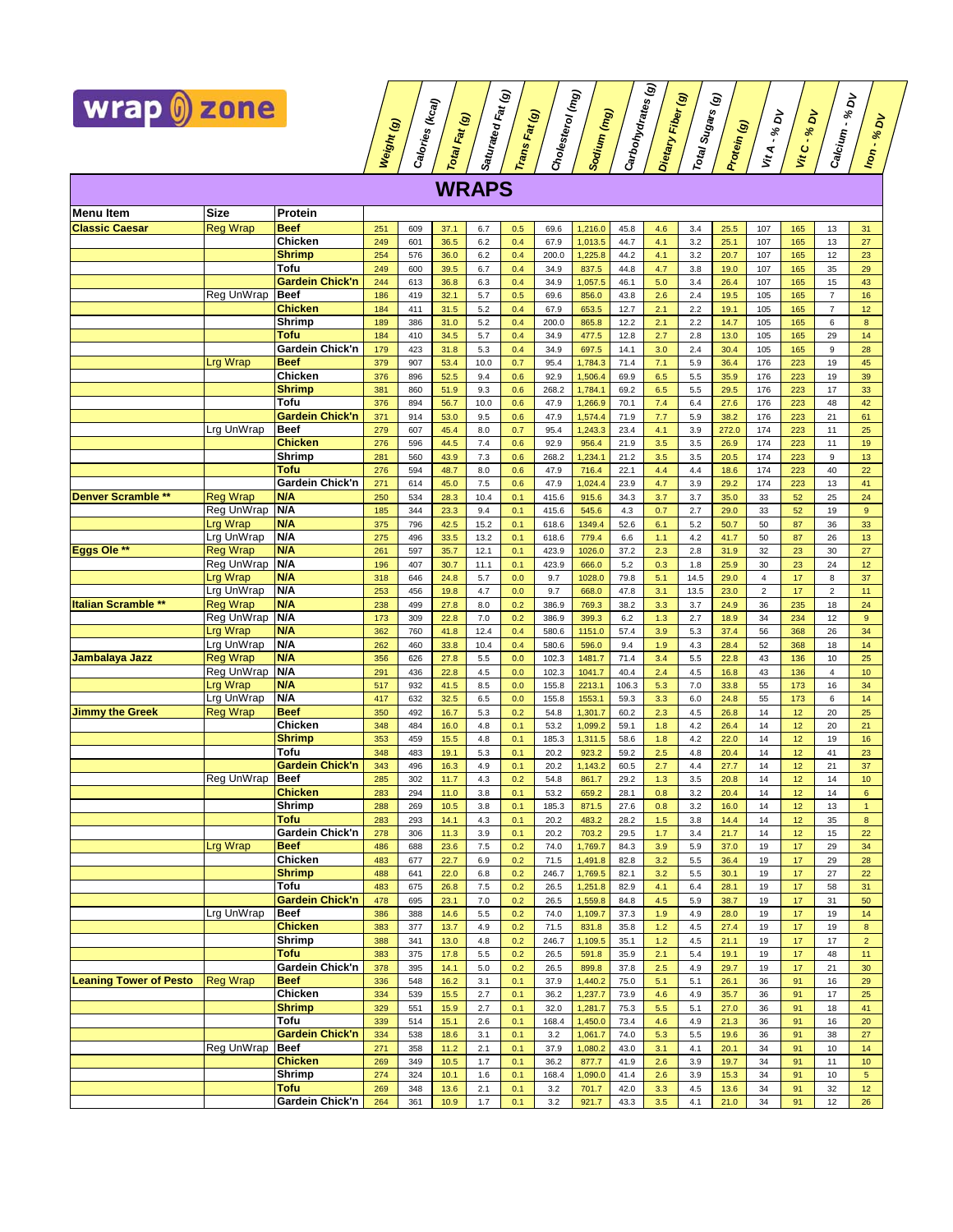

**Weight (g) Calories (kcal) Total Fat (g) Saturated Trans Fat (g) Cholesterol (mg) Sodium (mg) Carbohydrates (g) Dietary Total Sugars (g) Protein (g) Vit A - % Vit C - % Calcium - % Iron - % DV WRAPS**  Menu Item **Size Protein Leaning Tower of Pesto** Lrg Wrap **Beef** 492 817 24.0 5.0 0.1 52.1 2,108.5 111.4 7.5 7.9 37.1 50 130 23 40 **Chicken** 489 805 23.1 4.4 0.1 49.6 1,830.6 109.9 6.8 7.6 36.5 50 130 23 34 **Shrimp | 494 | 769 | 22.4 | 4.3 | 0.1 | 224.8 | 2,108.3 |** 109.2 | 6.8 | 7.6 | 30.2 | 50 130 | 22 | 28 **Tofu** <mark> 489 </mark> 804 <mark> 27.3 5.0 0.1 4.6 1.590.6 110.1 7.7 8.5 28.3 50 130 53 37</mark> **Gardein Chick'n** 484 824 23.6 4.5 0.1 4.6 1,898.6 111.9 8.1 7.9 38.8 50 130 26 56 Lrg UnWrap **Beef** 392 517 16.0 3.0 0.1 52.1 1,558.5 63.4 4.5 5.9 28.1 48 130 15 20 **Chicken** 389 505 15.1 2.4 0.1 49.6 1,280.6 61.9 3.8 5.6 27.5 48 130 15 14 **Shrimp** 394 469 14.4 2.3 0.1 224.8 1,558.3 61.2 3.8 5.6 21.2 48 130 14 8 **Tofu** 389 504 19.3 3.0 0.1 4.6 1,040.6 62.1 4.7 6.5 19.3 48 130 45 17 **Gardein Chick'n** 384 524 15.6 2.5 0.1 4.6 1,348.6 63.9 51.0 5.9 29.8 48 130 18 36 **Mexicali** Reg Wrap **Beef** 364 515 12.2 5.0 0.1 51.4 1,760.0 72.7 4.7 5.1 29.0 7 16 24 33 **Chicken 362 507 11.5 4.5 0.0 49.7 1,557.5 71.6 4.2 4.8 28.7 7 16 24 29 Shrimp 367 481 11.0 4.5 0.0 181.9 1,369.8** 71.0 4.2 4.8 24.2 7 16 23 24 **Tofu** 362 505 14.6 5.0 0.0 16.7 1,381.5 71.7 4.9 5.5 22.6 7 16 45 31 **Gardein Chick'n** 357 518 11.9 4.6 0.0 16.7 1,601.5 73.0 5.1 5.1 30.0 7 16 26 45 **Reg UnWrap |Beef <mark>299</mark> 325 7.2 4.0 <mark> 0.0 </mark> 51.4 <mark>1,320.0 </mark> 41.7 <mark> 3.7 </mark> 4.1 <mark>23.0 7 16 18 18</mark> Chicken 297 317 6.5 3.5 0.0 49.7 1,117.5 40.6 3.2 3.8 22.7 7 16 18 14 Shrimp** 302 291 6.0 3.5 0.0 181.9 1,329.8 40.0 3.2 3.8 18.2 7 16 17 9 **Tofu** 297 315 9.6 4.0 0.0 16.7 941.5 40.7 3.9 4.5 16.6 7 16 39 16 **Gardein Chick'n** 292 328 6.9 3.6 0.0 1,161.5 42.0 4.1 24.0 7.0 24.0 7 16 20 30 Lrg Wrap **Beef** 529 762 18.9 7.4 0.1 70.2 2,557.7 107.9 7.2 6.9 40.8 9 24 35 45 **Chicken** 526 750 18.0 6.7 0.0 2,279.8 2,279.8 106.4 6.5 6.5 40.2 9 24 35 39 **Shrimp 531 | 714 | 17.3 | 6.7 | 0.0 | 242.9 | 2,557.6 | 105.7 | 6.5 | 6.5 | 33.9 | 9 | 24 | 33 | 33 Tofu** 526 749 22.1 7.4 0.0 22.7 2,039.8 106.6 7.4 7.4 31.9 9 24 64 42 **Gardein Chick'n** 521 769 18.4 6.9 0.0 22.7 2,347.8 108.4 7.8 6.9 42.5 10 24 37 62 Lrg UnWrap **Beef** 429 462 9.9 5.4 0.1 70.2 1,897.7 609.0 5.2 5.9 31.8 9 24 25 25 **Chicken** 426 450 9.2 4.7 0.0 67.7 1,619.8 59.4 4.5 5.5 31.2 9 24 25 19 **Shrimp** 431 414 8.3 4.7 0.0 242.9 1,897.6 58.7 4.5 5.5 24.9 9 24 23 13 **Tofu** 426 449 13.1 5.4 0.0 22.7 1,379.8 59.6 5.4 6.4 22.9 9 24 54 22 **Gardein Chick'n** 421 469 **9.4** 4.9 **0.0** 22.7 **1,687.8** 61.4 **5.8** 5.4 **33.5** 10 **24** 27 42 **Santa Fe** Reg Wrap **Beef** 290 445 21.4 5.2 0.1 5.5.2 1,060.3 43.1 6.5 5.4 22.2 80 35 18 24 **Chicken 288 427 19.9 4.5 0.0 51.4 784.7 41.3 5.9 4.3 22.0 79 34 17 20 Shrimp | 293 |** 411 <mark>| 20.3 | 4.7 | 0.1 | 185.7 | 1,070.2</mark> | 41.4 | 6.0 | 5.2 | 17.4 | 80 | 35 | 17 | 15 **Tofu** <mark> 288 </mark> 435 <mark> 23.8 5.2 0.1 20.5 681.8 42.1 6.7 5.8 15.7 80 35 39 22</mark> **Gardein Chick'n** 203 448 21.1 4.8 0.1 20.5 901.8 43.4 6.9 5.4 23.1 81 35 19 36 Reg UnWrap Reef 225 275 16.4 4.2 0.1 55.2 720.3 15.1 2.5 4.4 17.2 80 35 12 16 **Chicken 223 257 14.9 3.5 0.0 51.4 444.7 13.3 1.9 3.3 17.0 79 34 11 12 Shrimp 228 241 15.3 3.7 0.1 185.7 730.2 13.4 2.0 4.2 12.4 80 35 11 7 Tofu** 223 265 18.8 4.7 0.1 20.5 341.8 14.1 2.7 4.8 10.7 80 35 33 14 **Gardein Chick'n** 218 278 16.1 3.8 0.1 20.5 561.8 15.4 2.9 4.4 18.1 81 35 13 28 Lrg Wrap **Beef** 417 676 30.9 7.6 0.2 74.5 1,566.9 67.8 8.6 7.4 32.4 119 50 26 43 **Chicken 414 652 28.8 6.6 0.0 69.3 1,187.1 65.3 7.8 5.7 32.1 116 49 25 37 Shrimp** 4,719 628 29.3 6.9 0.1 247.3 1,566.8 65.5 7.9 7.0 25.5 119 50 24 31 **Tofu** <mark>| 414 | 663 | 34.1 | 7.6 | 0.1 | 27.0 | 1,049.0 | 66.4 | 8.8 | 7.9 | 23.6 | 119 | 50 | 55 | 39</mark> **Gardein Chick'n** 409 683 30.5 7.1 0.1 27.0 1,357.0 68.3 7.2 7.4 34.2 119 50 28 59 Lrg UnWrap **Beef** 317 376 21.9 5.6 0.2 74.5 996.9 218.0 3.6 6.4 23.4 119 50 16 23 **Chicken** 314 352 19.8 4.6 0.0 69.3 617.1 19.3 2.8 4.7 23.1 116 49 15 17 **Shrimp** 319 328 30.3 4.9 0.1 247.3 996.8 19.5 2.9 6.0 16.5 119 50 14 11 **Tofu** 314 363 25.1 5.6 0.1 27.0 479.0 20.4 3.8 6.9 14.6 119 50 45 19 **Gardein Chick'n** 309 383 21.5 5.1 0.1 27.0 787.0 22.3 4.2 6.4 25.2 119 50 18 39 **Talking Turkey** Reg Wrap **N/A** 358 547 10.3 2.1 0.1 47.3 1565.8 87.0 5.2 16.0 24.6 2 2 8 24 Reg UnWrap |**N/A** <mark> 293 | 357 | 5.3 | 1.1 | 0.1 | 47.3 | 1195.8 | 55.0 | 3.2 | 15.0 | 18.6 | 0 <mark> 2 | 2 | 9</mark></mark> Lrg Wrap **N/A** 503 790 15.3 3.5 0.1 64.5 2191.0 123.5 6.3 21.8 34.4 4 2 11 33 Lrg UnWrap **N/A** 403 490 7.3 1.5 0.1 64.5 1631.0 75.5 4.3 20.8 25.4 0 2 3 13 **Thai Tanic** Reg Wrap **Beef** 356 604 18.7 4.3 0.1 35.2 1,201.1 90.5 4.6 19.9 26.9 7 33 17 29 **Chicken 354 596 18.1 3.8 0.0 33.5 998.6 89.5 4.1 19.6 26.5 7 33 17 25 Shrimp | 359 | 571 | 17.6 | 3.8 | 0.0 | 165.7 | 1,210.9 | 88.9 | 4.1 | 19.6 | 22.1 | 7 | 33 | 16 | 21** 

> **Tofu** <mark> 354 595 21.1 4.3 0.0 0.5 822.6 89.6 4.8 20.5 27 33 39 27</mark> **Gardein Chick'n** 349 608 18.4 3.9 0.0 0.5 1,042.6 90.9 5.0 19.9 27.8 7 33 19 41

> **Chicken** 289 406 13.1 2.8 0.0 33.5 628.6 57.5 2.1 18.6 20.5 5 33 11 10 **Shrimp** 294 381 12.6 2.8 0.0 165.7 840.9 56.9 2.1 18.6 16.1 5 33 10 6 **Tofu** 289 405 16.1 3.3 0.0 0.5 452.6 57.6 2.8 19.3 14.5 5 33 33 12 **Gardein Chick'n** 284 418 13.4 2.9 0.0 0.5 672.6 58.9 3.0 18.9 21.8 5 33 13 26

Reg UnWrap | **Beef** | 291 | 414 | 13.7 | 3.3 | 0.1 | 35.2 | 831.1 | 58.5 | 2.6 | 18.9 | 20.9 | 5 | 33 | 11 | 14

**Fat (g)**

**Fiber (g)**

 $\vec{a}$ 

<u>គ</u>

<u>ል</u>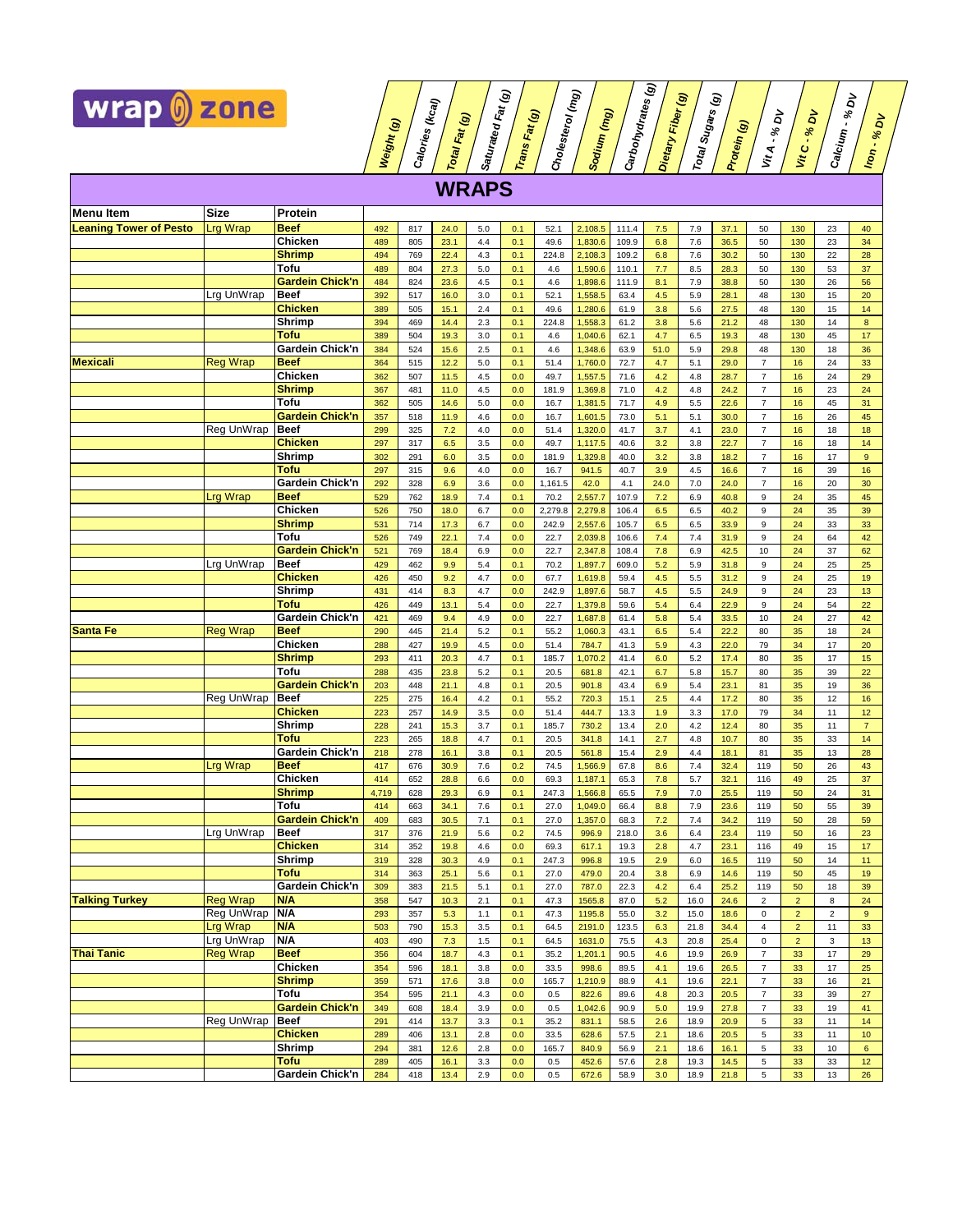

**Weight (g) Calories (kcal) Total Fat (g) Saturated Trans Fat (g) Cholesterol (mg) Sodium (mg) Carbohydrates (g) Dietary Total Sugars (g) Protein (g) Vit A - % Vit C - % Calcium - % Iron - % WRAPS Menu Item Size Protein Thai Tanic** Lrg Wrap **Beef** 506 882 27.2 6.6 0.1 48.2 1,711.9 130.7 5.6 27.5 37.9 11 46 24 40 **Chicken** 503 870 26.3 5.9 0.0 45.7 1,433.9 129.2 5.0 27.1 37.4 11 46 24 34 **Shrimp** 508 834 24.7 5.9 0.0 220.9 1,711.7 128.5 5.0 27.1 31.0 11 46 23 28 **Tofu** <mark>| 503 | 868 | 30.5 | 6.6 | 0.0 | 0.7 | 1,193.9 | 129.4 | 5.8 | 28.0 | 29.1 | 11 | 46 | 53 | 37</mark> **Gardein Chick'n** 498 889 26.8 6.1 0.0 0.7 1,501.9 131.2 6.2 27.5 39.7 11 46 26 56 Lrg UnWrap **Beef** 406 582 19.2 4.6 0.1 48.2 1,151.9 82.7 3.6 26.5 28.9 7 46 16 20 **Chicken | 403 570 18.3 3.9 0.0 45.7 873.9 81.2 3.0 26.1 28.4 7 46 16 14 Shrimp 408 | 534 | 17.7 | 3.9 | 0.0 | 220.9 | 1,151.7 | 80.5 | 3.0 | 26.1 | 22.0 | 7 | 46 | 15 | 8 Tofu** 403 568 22.5 4.6 0.0 0.7 633.9 81.4 3.8 27.0 20.1 7 46 45 17 **Gardein Chick'n** 398 589 18.8 4.1 0.0 0.7 941.9 83.2 4.2 26.5 30.7 7 46 18 36 **Veggie Lovers** Reg Wrap **N/A** 300 426 16.1 3.7 0.0 6.7 747.6 62.8 7.3 9.7 10.5 25 64 14 12 **Reg UnWrap <mark>N/A</mark> <mark> 275 </mark> 256 11.1 2.7 0.0 6.7 407.6 3.3 8.7 5.5 25 64 8 4** Lrg Wrap **N/A** 431 653 24.3 5.7 0.0 8.7 1137.3 43.8 9.6 13.4 16.3 38 103 21 26 Lrg UnWrap **N/A** 331 353 15.3 3.7 0.0 8.7 567.3 43.8 4.6 12.4 7.3 38 103 11 6 **Very Teri** Reg Wrap **Beef** 348 538 12.3 1.8 0.1 34.7 1,395.1 90.9 5.4 26.1 24.1 78 19 15 19 **Chicken 346 530 11.6 1.3 0.0 33.0 1,192.6 89.8 5.0 25.8 23.8 78 19 15 15 Shrimp 351 504 11.1 1.3 0.0 165.2 1,404.9 89.2 5.0 25.8 19.3 78 19 14 10 Tofu** 346 528 14.7 1.8 0.0 0.0 1,016.6 89.9 5.6 26.5 17.7 78 19 37 17 **Gardein Chick'n |** 341 | 541 | 11.9 | 1.4 | 0.0 | 0.0 | 1,236.6 | 91.2 | 5.9 | 26.1 | 25.1 | 78 | 19 | 17 | 30 **Reg UnWrap |Beef | 283 | 368 | 7.3 | 0.8 | 0.1 | 34.7 | 1,055.1 | 62.9 | 1.4 | 25.1 | 19.1 | 78 | 19 | 9 | 11 Chicken** 281 360 6.6 0.3 0.0 33.0 852.6 61.8 1.0 24.8 18.8 78 19 9 7 **Shrimp 286 | 334 | 6.1 | 0.3 | 0.0 | 165.2 | 1,064.9 | 61.2 | 1.0 | 24.8 | 14.3 | 78 | 19 | 8 | 2 Tofu** 281 358 9.7 0.8 0.0 0.0 676.6 61.9 1.6 25.5 12.7 78 19 31 9 **Gardein Chick'n** 276 371 6.9 0.4 0.0 0.0 896.6 63.2 1.9 25.1 20.1 78 19 11 22 Lrg Wrap **Beef** 501 819 19.3 3.1 0.1 47.5 2,040.4 135.4 7.1 36.6 35.5 115 27 23 35 **Chicken 498 808 18.4 2.4 0.0 15.62.5 133.9 6.4 36.3 34.9 115 27 23 29 Shrimp | 503 | 772 | 17.7 | 2.4 | 0.0 | 220.2 | 2,040.2 | 133.2 | 6.4 | 36.3 | 28.6 | 115 | 27 | 22 | 23 Tofu** <mark>| 498 | 806 | 22.5 | 3.1 | 0.0 | 0.0 | 1,522.5 | 134.1 | 7.3 | 37.1 | 26.6 | 115 | 27 | 52 | 32</mark> **Gardein Chick'n** 493 826 18.8 2.5 0.0 0.0 1,830.5 135.9 7.7 36.6 37.2 115 27 25 51 Lrg UnWrap **Beef** 401 519 10.3 1.1 0.1 47.5 1,470.4 89.4 2.1 35.6 26.5 115 27 13 15 **Chicken** 398 508 9.4 0.4 0.0 45.0 1,192.5 87.9 1.4 35.3 25.9 115 27 13 9 **Shrimp** 403 472 8.7 0.4 0.0 220.2 1,470.2 87.2 1.4 35.3 19.6 115 27 12 3

> **Tofu** <mark>| 398 | 506 | 13.5 |</mark> 1.1 | 0.0 | 0.0 | 952.5 | 88.1 | 2.3 | 36.1 | 17.6 | 115 | 27 | 42 | 12 **Gardein Chick'n** 393 526 9.8 0.5 0.0 0.0 1,260.5 89.9 2.7 35.6 28.2 115 27 15 31

**Fat (g)**

**Fiber (g)**

 $\vec{a}$ 

<u>គ</u>

**DV**

<u>ই</u>

Available at participating locations

and the Canadian Nutrient File, and is based on specific recipe portioning and products and product preparation. Variations in the portioning, products and product reparation may occur. The WrapZone nutrition information is compiled from the nutrition facts provided by WrapZone approved food manufacturers, the USDA Standard Reference Database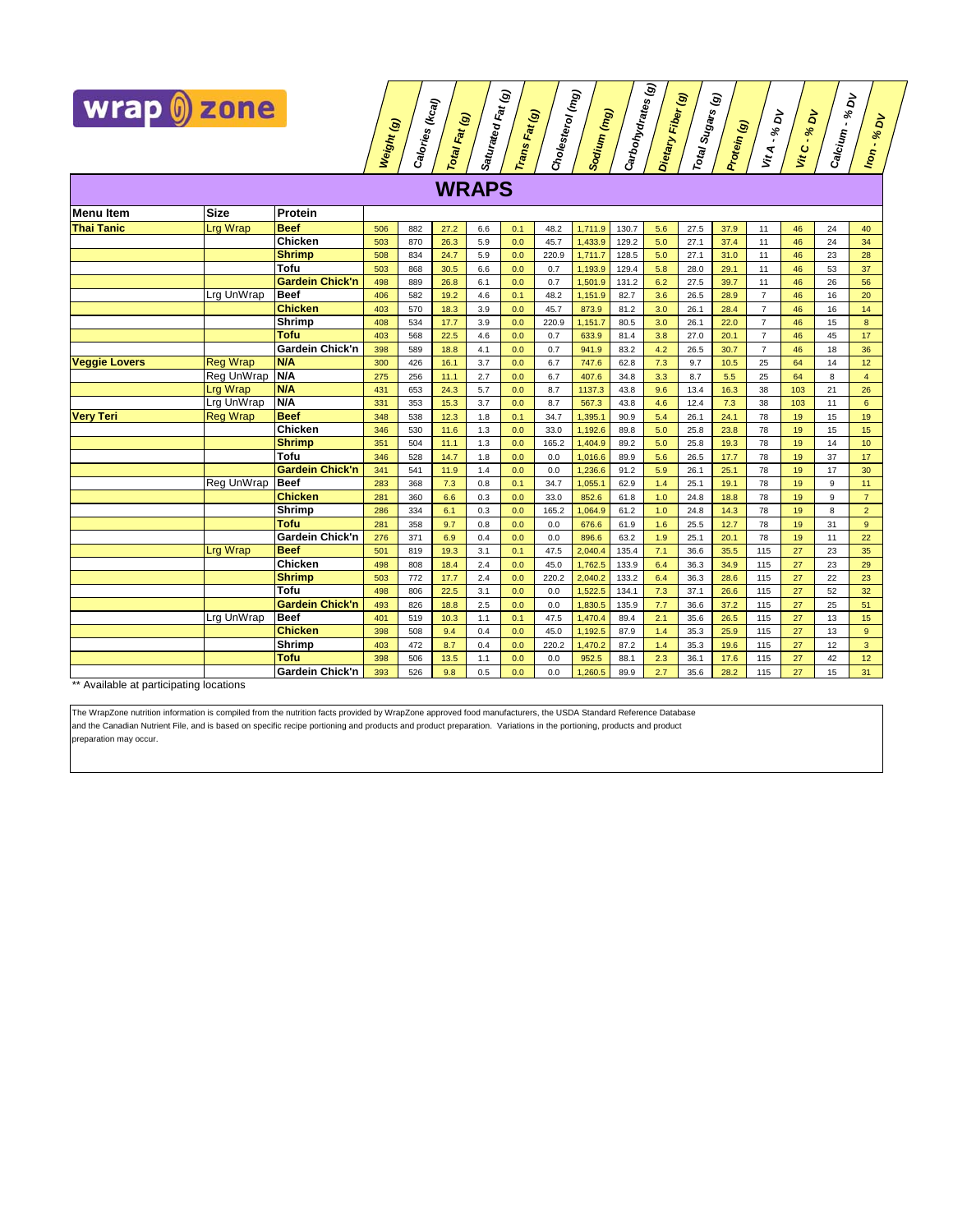

| $(\kappa_{\rm eq})$<br>Weight (g)<br>Calori <sub>es</sub><br>Fat | Fat (g)<br>මු<br>ම<br>Saturated<br>Fat | Cholesterol (mg)<br>(ng)<br>Sodium | Carbohydrates <sub>(g)</sub><br> <br>Θ<br>Fiber<br>Dietary | මි<br>Sugars<br>Protein (g)<br>ব | ā<br>$\aleph$<br>ನೆ<br>ō<br>,<br>$\aleph$<br>$\aleph$<br>Calcium<br>$\aleph$<br>$\cdot$<br>$\mathbf{r}$ |
|------------------------------------------------------------------|----------------------------------------|------------------------------------|------------------------------------------------------------|----------------------------------|---------------------------------------------------------------------------------------------------------|
| Total                                                            | Trans                                  |                                    | Total                                                      | ざ                                | <b>Lon</b><br>$\mathbf{S}$                                                                              |

| <b>SNACK WRAPS</b>    |                |                    |                |     |     |      |     |     |      |       |      |     |     |      |    |                |                |    |
|-----------------------|----------------|--------------------|----------------|-----|-----|------|-----|-----|------|-------|------|-----|-----|------|----|----------------|----------------|----|
| <b>Menu</b> Item      | Protein        | Tortilla           | <b>Rice</b>    |     |     |      |     |     |      |       |      |     |     |      |    |                |                |    |
| <b>Chicken Little</b> | <b>Chicken</b> | Plain              | <b>Basmati</b> | 198 | 380 | 10.1 | 3.7 | 0.0 | 43.7 | 701.4 | 51.0 | 1.1 | 2.2 | 22.1 | 12 | $\mathbf{0}$   | 21             | 24 |
|                       | Chicken        | Plain              | Brown          | 198 | 376 | 10.7 | 3.7 | 0.0 | 43.7 | 701.4 | 2.8  | 2.8 | 2.2 | 21.8 | 12 | $\mathbf{0}$   | 21             | 29 |
|                       | <b>Chicken</b> | <b>Whole Wheat</b> | <b>Basmati</b> | 198 | 376 | 10.3 | 3.4 | 0.0 | 43.7 | 697.4 | 48.8 | 2.3 | 1.7 | 22.2 | 12 | $\Omega$       | 18             | 19 |
|                       | Chicken        | <b>Whole Wheat</b> | Brown          | 198 | 372 | 10.8 | 3.4 | 0.0 | 43.7 | 697.4 | 46.4 | 4.0 | 1.2 | 21.8 | 12 | $\mathbf{0}$   | 18             | 23 |
|                       | Tofu           | <b>Plain</b>       | <b>Basmati</b> | 198 | 379 | 12.6 | 4.1 | 0.0 | 16.7 | 557.4 | 51.1 | 1.6 | 2.8 | 17.2 | 12 | $\Omega$       | 43             | 28 |
|                       | Tofu           | Plain              | Brown          | 198 | 375 | 13.2 | 4.1 | 0.0 | 16.7 | 557.4 | 48.7 | 3.3 | 2.8 | 11.8 | 12 | $\Omega$       | 43             | 32 |
|                       | Tofu           | <b>Whole Wheat</b> | Basmati        | 198 | 375 | 12.8 | 3.8 | 0.0 | 16.7 | 553.4 | 48.9 | 2.8 | 1.8 | 17.2 | 12 | $\Omega$       | 41             | 22 |
|                       | Tofu           | <b>Whole Wheat</b> | <b>Brown</b>   | 198 | 371 | 13.3 | 3.8 | 0.0 | 16.7 | 553.4 | 46.5 | 4.6 | 1.8 | 16.8 | 12 | $\mathbf{0}$   | 41             | 26 |
| <b>Little Caesar</b>  | <b>Chicken</b> | Plain              | N/A            | 155 | 290 | 14.0 | 2.9 | 0.2 | 35.9 | 578.1 | 25.4 | 2.3 | 2.0 | 15.7 | 91 | 133            | 8              | 16 |
|                       | Chicken        | <b>Whole Wheat</b> | N/A            | 155 | 286 | 14.1 | 2.7 | 0.2 | 35.9 | 574.1 | 23.2 | 3.5 | 1.0 | 15.8 | 91 | 133            | 5              | 13 |
|                       | Tofu           | <b>Plain</b>       | N/A            | 155 | 289 | 15.9 | 3.2 | 0.2 | 14.9 | 466.1 | 25.5 | 2.7 | 2.4 | 11.8 | 91 | 133            | 21             | 18 |
|                       | Tofu           | <b>Whole Wheat</b> | N/A            | 155 | 285 | 16.1 | 3.0 | 0.2 | 14.9 | 462.1 | 23.3 | 3.9 | 1.4 | 11.8 | 91 | 133            | 19             | 14 |
| <b>Mini Mex</b>       | <b>Chicken</b> | <b>Plain</b>       | N/A            | 194 | 310 | 6.6  | 2.5 | 0.0 | 29.7 | 836.0 | 44.2 | 1.6 | 2.7 | 17.3 | 4  | 6              | 14             | 15 |
|                       | Chicken        | <b>Whole Wheat</b> | N/A            | 194 | 306 | 6.7  | 2.2 | 0.0 | 29.7 | 832.0 | 42.0 | 2.9 | 1.7 | 17.3 | 4  | 6              | 12             | 12 |
|                       | <b>Tofu</b>    | Plain              | N/A            | 194 | 309 | 8.5  | 2.8 | 0.0 | 8.7  | 720.0 | 42.1 | 3.3 | 2.1 | 13.5 | 4  | 6              | 26             | 13 |
|                       | Tofu           | <b>Whole Wheat</b> | N/A            | 194 | 305 | 8.6  | 2.6 | 0.0 | 8.7  | 720.0 | 42.1 | 3.3 | 2.1 | 13.5 | 4  | 6              | 26             | 13 |
| <b>Mini the Greek</b> | <b>Chicken</b> | <b>Plain</b>       | <b>Basmati</b> | 209 | 321 | 8.3  | 2.8 | 0.1 | 33.3 | 605.0 | 44.7 | 1.2 | 2.0 | 17.5 | 5  | $\overline{2}$ | 11             | 13 |
|                       | Chicken        | Plain              | <b>Brown</b>   | 209 | 318 | 8.7  | 2.8 | 0.1 | 33.3 | 605.0 | 42.8 | 2.6 | 2.0 | 17.2 | 5  | $\overline{2}$ | 11             | 15 |
|                       | <b>Chicken</b> | <b>Whole Wheat</b> | <b>Basmati</b> | 209 | 317 | 8.4  | 2.6 | 0.1 | 33.3 | 601.0 | 42.5 | 2.4 | 1.0 | 17.6 | 5  | $\overline{2}$ | 8              | 10 |
|                       | Chicken        | <b>Whole Wheat</b> | <b>Brown</b>   | 209 | 314 | 8.9  | 2.6 | 0.1 | 33.3 | 601.0 | 40.6 | 3.8 | 1.0 | 17.3 | 5  | $\overline{2}$ | 8              | 12 |
|                       | Tofu           | <b>Plain</b>       | <b>Basmati</b> | 209 | 320 | 10.2 | 3.2 | 0.1 | 12.3 | 493.0 | 44.8 | 1.6 | 2.4 | 13.7 | 5  | $\overline{2}$ | 24             | 15 |
|                       | Tofu           | Plain              | <b>Brown</b>   | 209 | 317 | 10.7 | 3.2 | 0.1 | 12.3 | 493.0 | 42.8 | 3.0 | 2.4 | 13.3 | 5  | $\overline{2}$ | 24             | 17 |
|                       | Tofu           | <b>Whole Wheat</b> | <b>Basmati</b> | 209 | 316 | 10.4 | 2.9 | 0.1 | 12.3 | 489.0 | 42.6 | 2.9 | 1.4 | 13.7 | 5  | $\overline{2}$ | 22             | 11 |
|                       | Tofu           | <b>Whole Wheat</b> | Brown          | 209 | 313 | 10.8 | 2.9 | 0.1 | 12.3 | 489.0 | 40.6 | 4.2 | 1.4 | 13.4 | 5  | $\overline{2}$ | 22             | 13 |
| <b>Teri-Maki</b>      | <b>Chicken</b> | <b>Plain</b>       | <b>Basmati</b> | 190 | 308 | 5.2  | 0.6 | 0.0 | 21.0 | 679.1 | 51.8 | 1.8 | 8.6 | 15.0 | 77 | 15             | 6              | 14 |
|                       | Chicken        | Plain              | <b>Brown</b>   | 190 | 301 | 5.8  | 0.3 | 0.0 | 21.0 | 675.1 | 47.7 | 4.4 | 7.6 | 14.8 | 77 | 15             | 4              | 13 |
|                       | <b>Chicken</b> | <b>Whole Wheat</b> | <b>Basmati</b> | 190 | 304 | 5.4  | 0.3 | 0.0 | 21.0 | 675.1 | 49.6 | 3.1 | 7.6 | 15.1 | 77 | 15             | $\overline{4}$ | 11 |
|                       | Chicken        | <b>Whole Wheat</b> | <b>Brown</b>   | 190 | 301 | 5.8  | 0.3 | 0.0 | 21.0 | 675.1 | 47.7 | 4.4 | 7.6 | 14.8 | 77 | 15             | $\overline{4}$ | 13 |
|                       | Tofu           | <b>Plain</b>       | <b>Basmati</b> | 190 | 307 | 7.2  | 0.9 | 0.0 | 0.0  | 567.1 | 51.9 | 2.2 | 9.1 | 11.2 | 77 | 15             | 20             | 16 |
|                       | Tofu           | Plain              | Brown          | 190 | 304 | 7.6  | 0.9 | 0.0 | 0.0  | 567.1 | 49.9 | 3.6 | 9.1 | 10.9 | 77 | 15             | 20             | 17 |
|                       | Tofu           | <b>Whole Wheat</b> | Basmati        | 190 | 303 | 7.3  | 0.6 | 0.0 | 0.0  | 563.1 | 49.7 | 3.5 | 8.1 | 11.2 | 77 | 15             | 18             | 12 |
|                       | Tofu           | <b>Whole Wheat</b> | <b>Brown</b>   | 190 | 300 | 7.8  | 0.6 | 0.0 | 0.0  | 563.1 | 47.7 | 4.9 | 8.1 | 10.9 | 77 | 15             | 18             | 14 |

The WrapZone nutrition information is compiled from the nutrition facts provided by WrapZone approved food manufacturers, the USDA Standard Reference Database and the Canadian Nutrient File, and is based on specific recipe portioning and products and product preparation. Variations in the portioning, products and product preparation may occur.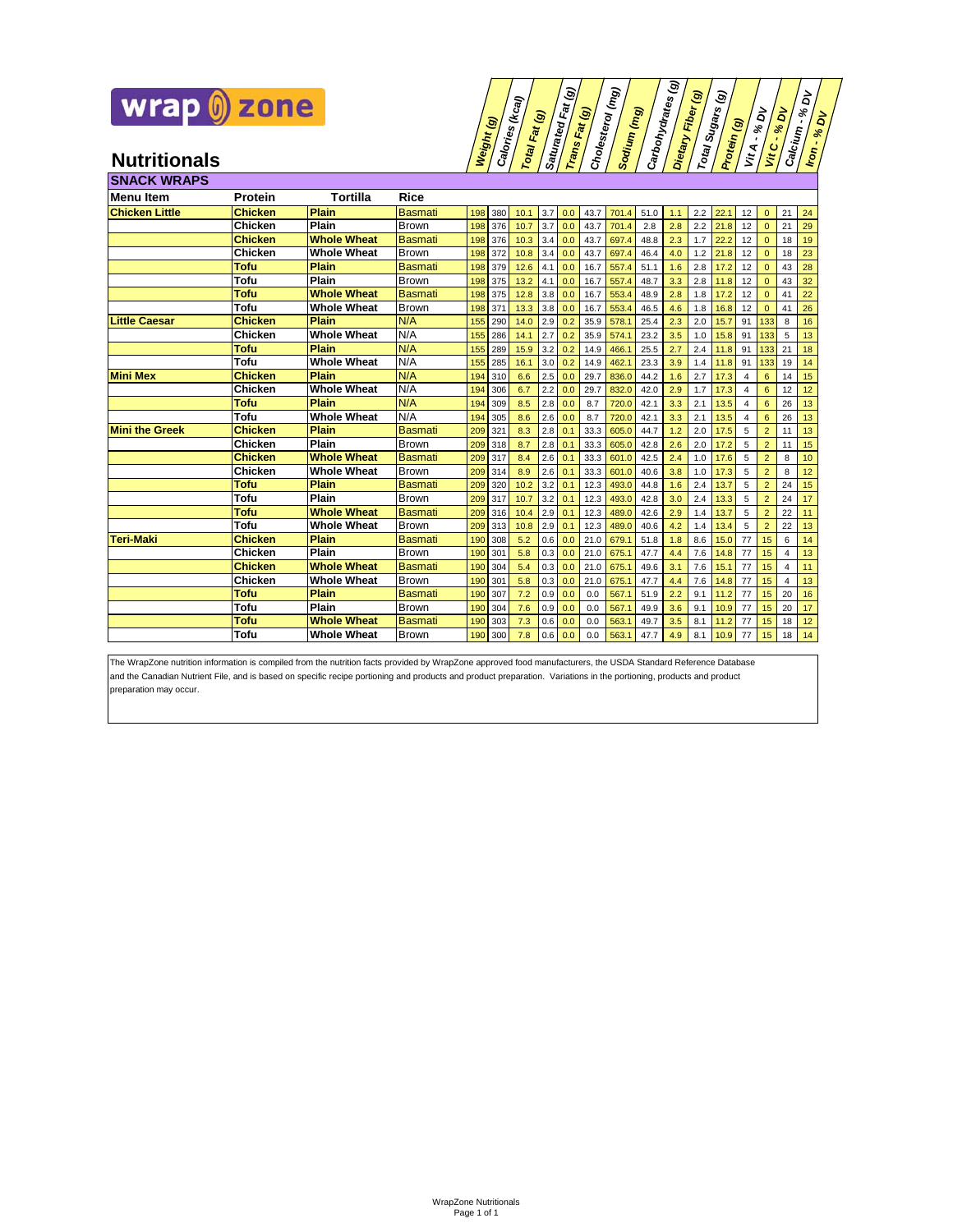

## **Calories (kcal) Total Fat (g) Saturated Fat (g) Trans Fat (g) Cholesterol (mg) Sodium (mg) Carbohydrates (g) Dietary Fiber (g) Total Sugars (g) Protein (g) Vit A - %** <u>គ</u> **Vit C - %** <u>ই</u> **Calcium - % DV Iron - %**  $\hat{\mathsf{q}}$

| <b>RICE BOWLS</b>    |                        |                |     |     |      |      |     |       |         |       |     |      |       |     |     |                |    |
|----------------------|------------------------|----------------|-----|-----|------|------|-----|-------|---------|-------|-----|------|-------|-----|-----|----------------|----|
| Menu Item            | Protein                | <b>Rice</b>    |     |     |      |      |     |       |         |       |     |      |       |     |     |                |    |
| <b>Bangkok</b>       | <b>Beef</b>            | <b>Basmati</b> | 551 | 625 | 21.1 | 12.1 | 0.1 | 49.7  | 966.8   | 89.0  | 3.9 | 12.9 | 28.6  | 193 | 24  | 10             | 29 |
|                      | Chicken                | <b>Basmati</b> | 548 | 613 | 20.2 | 11.4 | 0.0 | 47.3  | 688.8   | 87.6  | 3.2 | 10.5 | 28.1  | 193 | 24  | 141            | 23 |
|                      | <b>Shrimp</b>          | <b>Basmati</b> | 553 | 577 | 19.5 | 11.4 | 0.0 | 222.5 | 966.6   | 86.8  | 3.2 | 10.5 | 21.8  | 193 | 24  | 9              | 17 |
|                      | Tofu                   | Basmati        | 548 | 612 | 24.3 | 12.1 | 0.0 | 2.3   | 448.8   | 87.7  | 4.1 | 11.9 | 19.8  | 193 | 24  | 40             | 26 |
|                      | <b>Gardein Chick'n</b> | <b>Basmati</b> | 543 | 632 | 20.7 | 11.5 | 0.0 | 2.3   | 756.8   | 89.6  | 4.5 | 10.9 | 30.4  | 193 | 24  | 13             | 46 |
|                      |                        |                |     |     |      |      |     |       |         |       |     |      |       |     |     |                |    |
| <b>Gino's Pesto</b>  | <b>Beef</b>            | <b>Brown</b>   | 564 | 715 | 29.8 | 7.4  | 0.2 | 76.6  | 962.5   | 94.9  | 9.1 | 9.1  | 32.3  | 186 | 23  | 24             | 26 |
|                      | Chicken                | Brown          | 561 | 704 | 28.9 | 6.7  | 0.1 | 74.2  | 684.6   | 83.5  | 8.5 | 8.7  | 31.7  | 186 | 23  | 25             | 20 |
|                      | <b>Shrimp</b>          | <b>Brown</b>   | 566 | 668 | 28.2 | 6.7  | 0.1 | 249.4 | 962.3   | 82.7  | 8.5 | 8.7  | 25.4  | 186 | 23  | 23             | 14 |
|                      | Tofu                   | Brown          | 561 | 732 | 33.1 | 7.4  | 0.1 | 29.2  | 444.6   | 83.6  | 9.4 | 9.6  | 23.5  | 186 | 23  | 54             | 22 |
|                      | Gardein                | <b>Brown</b>   | 556 | 722 | 29.4 | 6.8  | 0.1 | 29.2  | 752.6   | 85.4  | 9.8 | 9.1  | 34.0  | 186 | 23  | 27             | 42 |
|                      |                        |                |     |     |      |      |     |       |         |       |     |      |       |     |     |                |    |
| <b>Raja Curry</b>    | <b>Beef</b>            | <b>Basmati</b> | 571 | 603 | 10.8 | 4.9  | 0.1 | 49.7  | 968.3   | 105.8 | 4.2 | 24.4 | 29.0  | 98  | 46  | 8              | 21 |
|                      | Chicken                | Basmati        | 568 | 591 | 9.9  | 4.2  | 0.0 | 47.3  | 690.4   | 104.4 | 3.5 | 24.0 | 28.9  | 98  | 46  | 8              | 15 |
|                      | <b>Shrimp</b>          | <b>Basmati</b> | 573 | 555 | 9.2  | 4.2  | 0.0 | 222.5 | 968.1   | 103.6 | 3.5 | 24.0 | 22.1  | 98  | 46  | $\overline{7}$ | 9  |
|                      | Tofu                   | Basmati        | 563 | 589 | 14.1 | 4.9  | 0.0 | 2.3   | 450.4   | 104.3 | 4.4 | 24.9 | 20.1  | 98  | 46  | 37             | 18 |
|                      | Gardein                | Basmati        | 563 | 610 | 10.4 | 4.3  | 0.0 | 2.3   | 758.4   | 106.3 | 4.8 | 24.4 | 307.0 | 99  | 46  | 10             | 38 |
| <b>Tomo Teriyaki</b> | <b>Beef</b>            | <b>Basmati</b> | 498 | 606 | 7.2  | 1.2  | 0.1 | 47.5  | 2,048.5 | 113.0 | 4.3 | 34.6 | 30.2  | 163 | 231 | 9              | 27 |
|                      | <b>Beef</b>            | <b>Brown</b>   | 514 | 617 | 8.9  | 1.2  | 0.1 | 47.5  | 2.048.5 | 111.3 | 9.3 | 34.6 | 34.6  | 163 | 231 | 9              | 34 |
|                      | <b>Chicken</b>         | <b>Basmati</b> | 495 | 595 | 6.3  | 0.6  | 0.0 | 45.0  | 1,110.7 | 111.5 | 3.6 | 34.2 | 29.6  | 163 | 231 | 9              | 21 |
|                      | Chicken                | <b>Brown</b>   | 511 | 606 | 8.0  | 0.6  | 0.0 | 45.0  | 1,771.0 | 109.9 | 8.7 | 34.2 | 29.1  | 163 | 231 | 9              | 22 |
|                      | Shrimp                 | <b>Basmati</b> | 500 | 559 | 5.6  | 0.5  | 0.0 | 220.2 | 2,048.5 | 110.8 | 3.6 | 34.2 | 23.3  | 163 | 231 | 8              | 15 |
|                      | Shrimp                 | <b>Brown</b>   | 516 | 570 | 7.3  | 0.5  | 0.0 | 220.2 | 2,048.7 | 109.1 | 8.7 | 34.2 | 22.7  | 163 | 231 | 8              | 21 |
|                      | Tofu                   | <b>Basmati</b> | 495 | 593 | 10.4 | 1.2  | 0.0 | 0.0   | 1,530.7 | 111.7 | 4.5 | 35.1 | 21.4  | 113 | 231 | 39             | 24 |
|                      | Tofu                   | <b>Brown</b>   | 511 | 604 | 12.2 | 1.2  | 0.0 | 0.0   | 1,531.0 | 110.0 | 9.5 | 35.1 | 20.8  | 163 | 231 | 39             | 30 |
|                      | Gardein                | <b>Basmati</b> | 490 | 613 | 67.0 | 0.7  | 0.0 | 0.0   | 1,838.7 | 113.5 | 4.9 | 34.6 | 31.9  | 163 | 231 | 12             | 43 |
|                      | Gardein                | <b>Brown</b>   | 506 | 624 | 8.5  | 0.7  | 0.0 | 0.0   | 1,839.0 | 111.8 | 9.9 | 34.6 | 31.4  | 163 | 231 | 12             | 50 |
|                      |                        |                |     |     |      |      |     |       |         |       |     |      |       |     |     |                |    |
|                      |                        |                |     |     |      |      |     |       |         |       |     |      |       |     |     |                |    |
|                      |                        |                |     |     |      |      |     |       |         |       |     |      |       |     |     |                |    |

preparation may occur. The WrapZone nutrition information is compiled from the nutrition facts provided by WrapZone approved food manufacturers, the USDA Standard Reference Database and the Canadian Nutrient File, and is based on specific recipe portioning and products and product preparation. Variations in the portioning, products and product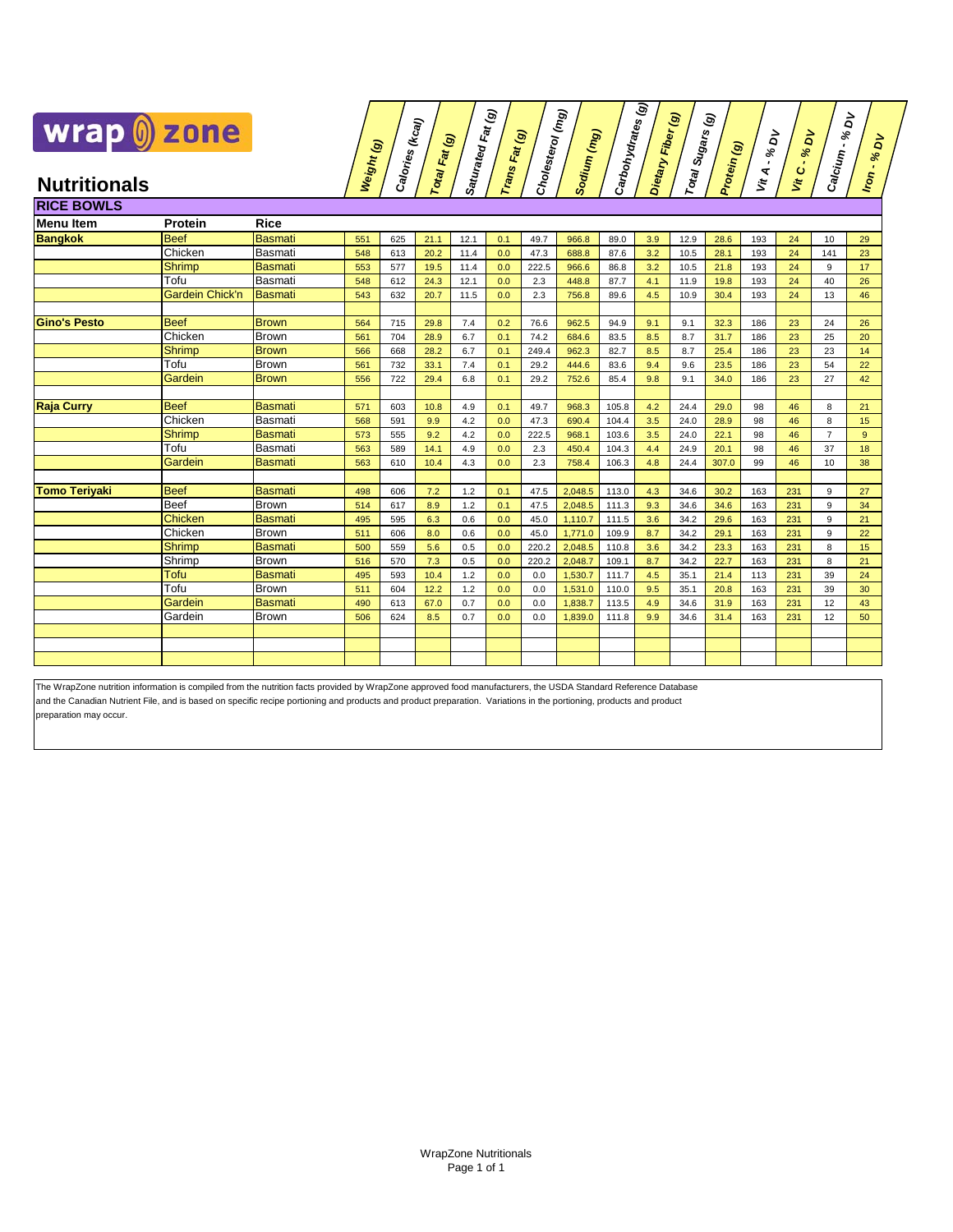

|                                        |             |            |                 |               | Saturated Fat (g) |               | Cholesterol (mg <sub>)</sub> |             |                            | $\mathfrak{S}$<br>Dietary Fiber (9) | Total Sugars (g) |             |              |                |                     | $\overrightarrow{\mathsf{a}}$ |
|----------------------------------------|-------------|------------|-----------------|---------------|-------------------|---------------|------------------------------|-------------|----------------------------|-------------------------------------|------------------|-------------|--------------|----------------|---------------------|-------------------------------|
| wrap () zone                           |             |            | Calories (kcal) | Total Fat (g) |                   | Trans Fat (g) |                              | Sodium (mg) | Carbohydrates <sub>(</sub> |                                     |                  |             | Vit A - % DV | % DV           | $\aleph$<br>$\cdot$ | δ                             |
|                                        |             | Weight (g) |                 |               |                   |               |                              |             |                            |                                     |                  | Protein (g) |              | Vit C.         | Calcium             | $\aleph$<br>Iron.             |
| <b>Nutritionals</b>                    |             |            |                 |               |                   |               |                              |             |                            |                                     |                  |             |              |                |                     |                               |
| <b>SALADS - not including dressing</b> |             |            |                 |               |                   |               |                              |             |                            |                                     |                  |             |              |                |                     |                               |
| <b>Menu Item</b>                       | <b>Size</b> |            |                 |               |                   |               |                              |             |                            |                                     |                  |             |              |                |                     |                               |
| <b>Garden Greens Salad</b>             | One Size    | 265        | 58              | 0.6           | 0.1               | 0.0           | 0.0                          | 29.4        | 12.1                       | 4.5                                 | 6.3              | 3.0         | 277          | 127            | 6                   | 10 <sup>°</sup>               |
| <b>Side Salad with Croutons</b>        |             |            |                 |               |                   |               |                              |             |                            |                                     |                  |             |              |                |                     |                               |
|                                        | One Size    | 128        | 68              | 1.7           | 0.6               | 0.0           | 0.0                          | 118.0       | 12.0                       | 2.5                                 | 2.9              | 2.4         | 165          | 31             | 3                   | 7 <sup>7</sup>                |
| <b>Greek Caesar Salad</b>              | One Size    | 268        | 148             | 8.8           | 3.6               | 0.2           | 16.0                         | 381.4       | 12.2                       | 3.5                                 | 5.2              | 6.4         | 188          | 179            | 10                  | 8                             |
|                                        |             |            |                 |               |                   |               |                              |             |                            |                                     |                  |             |              |                |                     |                               |
|                                        |             |            |                 |               |                   |               |                              |             |                            |                                     |                  |             |              |                |                     |                               |
| <b>DRESSING OPTIONS</b>                |             |            |                 |               |                   |               |                              |             |                            |                                     |                  |             |              |                |                     |                               |
|                                        |             |            |                 |               |                   |               |                              |             |                            |                                     |                  |             |              |                |                     |                               |
| <b>Cabernet Sauvignon Dressing</b>     | Per 1 oz    | 32.0       | 110             | 10.0          | 1.5               | 0.0           | 0.0                          | 470.0       | 6.0                        | 0.0                                 | 6.0              | 0.0         | 0            | $\overline{0}$ | 0                   | $\overline{0}$                |
|                                        |             |            |                 |               |                   |               |                              |             |                            |                                     |                  |             |              |                |                     |                               |
| <b>Caesar Dressing</b>                 | Per 1 oz    | 28.0       | 136             | 14.0          | 1.3               | 0.2           | 13.9                         | 165.0       | 2.0                        | 0.2                                 | 0.5              | 0.7         | $\Omega$     | $\overline{0}$ | $\overline{2}$      | $\mathbf{1}$                  |
| <b>Chipotle Mayo</b>                   | Per 1 oz    | 28.0       | 162             | 18.0          | 2.7               | 0.0           | 9.0                          | 162.3       | 1.8                        | 0.0                                 | 0.0              | 0.0         | 4            | $\Omega$       | $\Omega$            | $\overline{0}$                |
|                                        |             |            |                 |               |                   |               |                              |             |                            |                                     |                  |             |              |                |                     |                               |
| <b>Light Ranch Dressing</b>            | Per 1 oz    | 31.0       | 70              | 5.0           | 0.6               | 0.0           | 10.0                         | 260.0       | 8.0                        | 0.0                                 | 2.0              | 0.2         | $\Omega$     | $\overline{0}$ | $\Omega$            | $\overline{0}$                |
|                                        |             |            |                 |               |                   |               |                              |             |                            |                                     |                  |             |              |                |                     |                               |
| <b>Asian Sesame Dressing</b>           | Per 1 oz    | 32.5       | 59              | 2.9           | 0.0               | 0.0           | 0.0                          | 429.0       | 7.8                        | 0.0                                 | 5.9              | 1.3         | 5            | 3              | $\Omega$            | 13                            |
|                                        |             |            |                 |               |                   |               |                              |             |                            |                                     |                  |             |              |                |                     |                               |

<u>ឯ</u>

preparation may occur. The WrapZone nutrition information is compiled from the nutrition facts provided by WrapZone approved food manufacturers, the USDA Standard Reference Database and the Canadian Nutrient File, and is based on specific recipe portioning and products and product preparation. Variations in the portioning, products and product